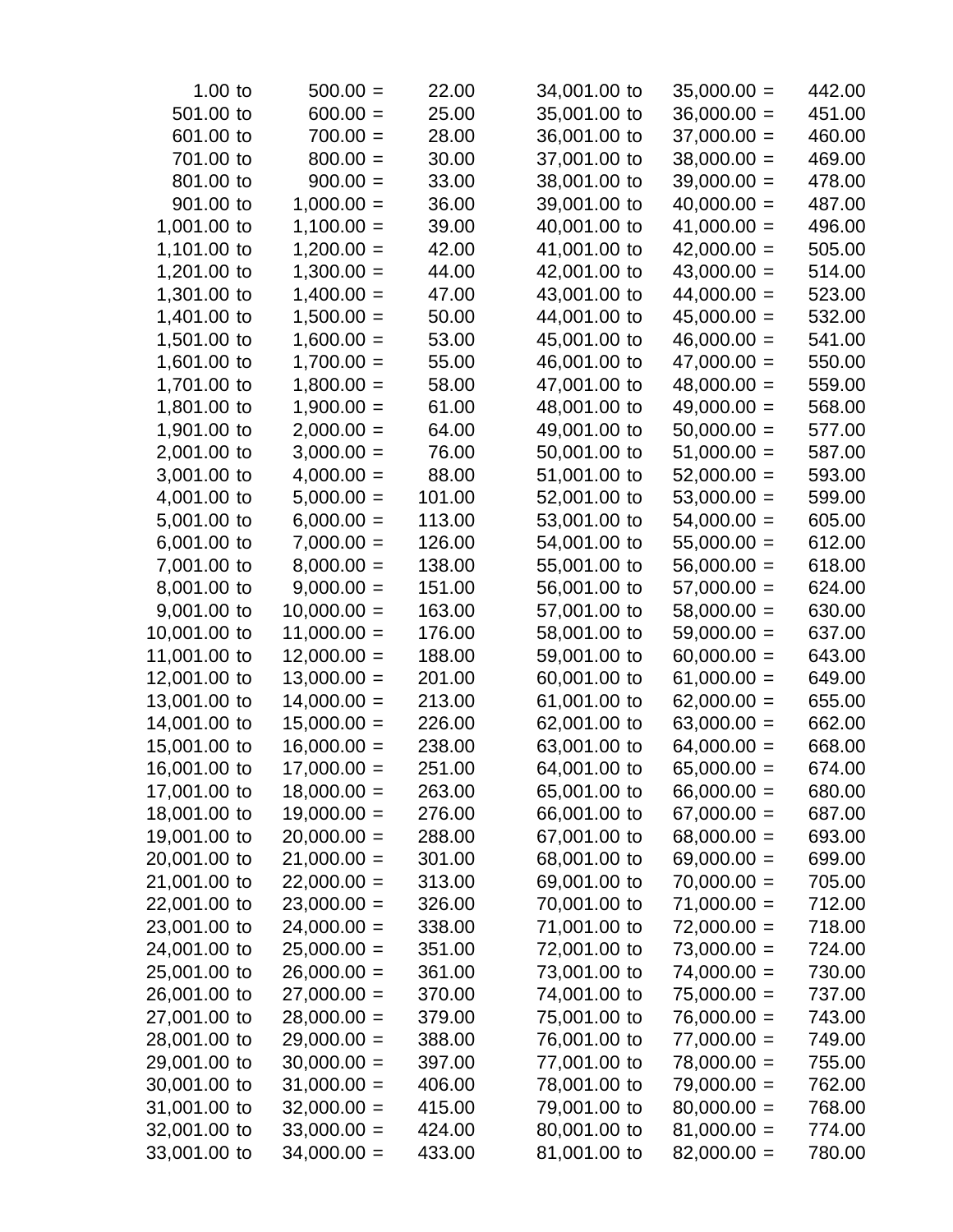| 82,001.00 to  | $83,000.00 =$  | 787.00   | 130,001.00 to | $131,000.00 =$ | 1,050.00 |
|---------------|----------------|----------|---------------|----------------|----------|
| 83,001.00 to  | $84,000.00 =$  | 793.00   | 131,001.00 to | $132,000.00 =$ | 1,055.00 |
| 84,001.00 to  | $85,000.00 =$  | 799.00   | 132,001.00 to | $133,000.00 =$ | 1,060.00 |
| 85,001.00 to  | $86,000.00 =$  | 805.00   | 133,001.00 to | $134,000.00 =$ | 1,065.00 |
| 86,001.00 to  | $87,000.00 =$  | 812.00   | 134,001.00 to | $135,000.00 =$ | 1,070.00 |
| 87,001.00 to  | $88,000.00 =$  | 818.00   | 135,001.00 to | $136,000.00 =$ | 1,075.00 |
| 88,001.00 to  | $89,000.00 =$  | 824.00   | 136,001.00 to | $137,000.00 =$ | 1,080.00 |
| 89,001.00 to  | $90,000.00 =$  | 830.00   | 137,001.00 to | $138,000.00 =$ | 1,085.00 |
| 90,001.00 to  | $91,000.00 =$  | 837.00   | 138,001.00 to | $139,000.00 =$ | 1,090.00 |
| 91,001.00 to  | $92,000.00 =$  | 843.00   | 139,001.00 to | $140,000.00 =$ | 1,095.00 |
| 92,001.00 to  | $93,000.00 =$  | 849.00   | 140,001.00 to | $141,000.00 =$ | 1,100.00 |
| 93,001.00 to  | $94,000.00 =$  | 855.00   | 141,001.00 to | $142,000.00 =$ | 1,105.00 |
| 94,001.00 to  | $95,000.00 =$  | 862.00   | 142,001.00 to | $143,000.00 =$ | 1,110.00 |
| 95,001.00 to  | $96,000.00 =$  | 868.00   | 143,001.00 to | $144,000.00 =$ | 1,115.00 |
| 96,001.00 to  | $97,000.00 =$  | 874.00   | 144,001.00 to | $145,000.00 =$ | 1,120.00 |
| 97,001.00 to  | $98,000.00 =$  | 880.00   | 145,001.00 to | $146,000.00 =$ | 1,125.00 |
| 98,001.00 to  | $99,000.00 =$  | 887.00   | 146,001.00 to | $147,000.00 =$ | 1,130.00 |
| 99,001.00 to  | $100,000.00 =$ | 893.00   | 147,001.00 to | $148,000.00 =$ | 1,135.00 |
| 100,001.00 to | $101,000.00 =$ | 900.00   | 148,001.00 to | $149,000.00 =$ | 1,140.00 |
| 101,001.00 to | $102,000.00 =$ | 905.00   | 149,001.00 to | $150,000.00 =$ | 1,145.00 |
| 102,001.00 to | $103,000.00 =$ | 910.00   | 150,001.00 to | $151,000.00 =$ | 1,150.00 |
| 103,001.00 to | $104,000.00 =$ | 915.00   | 151,001.00 to | $152,000.00 =$ | 1,155.00 |
| 104,001.00 to | $105,000.00 =$ | 920.00   | 152,001.00 to | $153,000.00 =$ | 1,160.00 |
| 105,001.00 to | $106,000.00 =$ | 925.00   | 153,001.00 to | $154,000.00 =$ | 1,165.00 |
| 106,001.00 to | $107,000.00 =$ | 930.00   | 154,001.00 to | $155,000.00 =$ | 1,170.00 |
| 107,001.00 to | $108,000.00 =$ | 935.00   | 155,001.00 to | $156,000.00 =$ | 1,175.00 |
| 108,001.00 to | $109,000.00 =$ | 940.00   | 156,001.00 to | $157,000.00 =$ | 1,180.00 |
| 109,001.00 to | $110,000.00 =$ | 945.00   | 157,001.00 to | $158,000.00 =$ | 1,185.00 |
| 110,001.00 to | $111,000.00 =$ | 950.00   | 158,001.00 to | $159,000.00 =$ | 1,190.00 |
| 111,001.00 to | $112,000.00 =$ | 955.00   | 159,001.00 to | $160,000.00 =$ | 1,195.00 |
| 112,001.00 to | $113,000.00 =$ | 960.00   | 160,001.00 to | $161,000.00 =$ | 1,200.00 |
| 113,001.00 to | $114,000.00 =$ | 965.00   | 161,001.00 to | $162,000.00 =$ | 1,205.00 |
| 114,001.00 to | $115,000.00 =$ | 970.00   | 162,001.00 to | $163,000.00 =$ | 1,210.00 |
| 115,001.00 to | $116,000.00 =$ | 975.00   | 163,001.00 to | $164,000.00 =$ | 1,215.00 |
| 116,001.00 to | $117,000.00 =$ | 980.00   | 164,001.00 to | $165,000.00 =$ | 1,220.00 |
| 117,001.00 to | $118,000.00 =$ | 985.00   | 165,001.00 to | $166,000.00 =$ | 1,225.00 |
| 118,001.00 to | $119,000.00 =$ | 990.00   | 166,001.00 to | $167,000.00 =$ | 1,230.00 |
| 119,001.00 to | $120,000.00 =$ | 995.00   | 167,001.00 to | $168,000.00 =$ | 1,235.00 |
| 120,001.00 to | $121,000.00 =$ | 1,000.00 | 168,001.00 to | $169,000.00 =$ | 1,240.00 |
| 121,001.00 to | $122,000.00 =$ | 1,005.00 | 169,001.00 to | $170,000.00 =$ | 1,245.00 |
| 122,001.00 to | $123,000.00 =$ | 1,010.00 | 170,001.00 to | $171,000.00 =$ | 1,250.00 |
| 123,001.00 to | $124,000.00 =$ | 1,015.00 | 171,001.00 to | $172,000.00 =$ | 1,255.00 |
| 124,001.00 to | $125,000.00 =$ | 1,020.00 | 172,001.00 to | $173,000.00 =$ | 1,260.00 |
| 125,001.00 to | $126,000.00 =$ | 1,025.00 | 173,001.00 to | $174,000.00 =$ | 1,265.00 |
| 126,001.00 to | $127,000.00 =$ | 1,030.00 | 174,001.00 to | $175,000.00 =$ | 1,270.00 |
| 127,001.00 to | $128,000.00 =$ | 1,035.00 | 175,001.00 to | $176,000.00 =$ | 1,275.00 |
| 128,001.00 to | $129,000.00 =$ | 1,040.00 | 176,001.00 to | $177,000.00 =$ | 1,280.00 |
| 129,001.00 to | $130,000.00 =$ | 1,045.00 | 177,001.00 to | $178,000.00 =$ | 1,285.00 |
|               |                |          |               |                |          |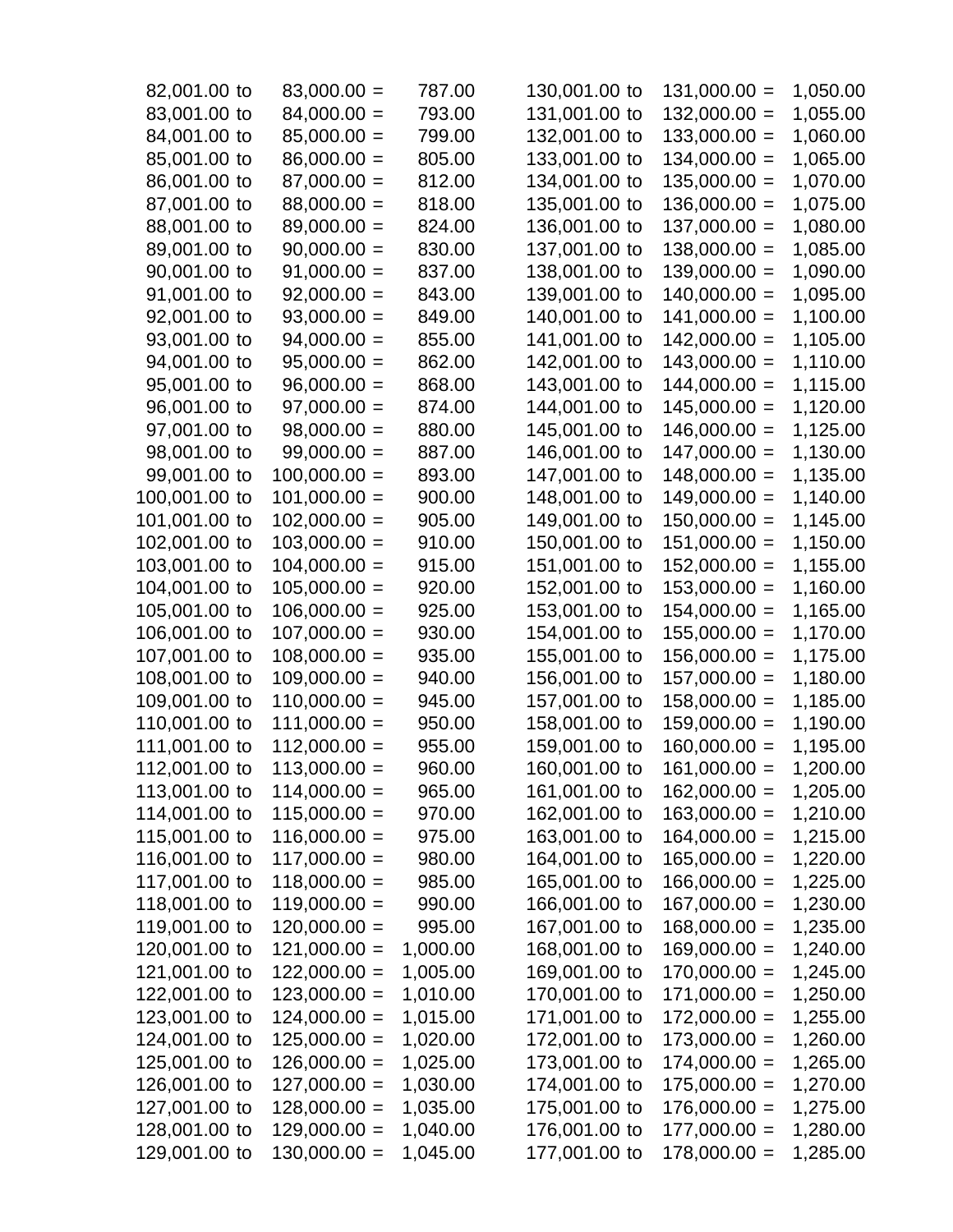| 178,001.00 to | $179,000.00 =$ | 1,290.00 | 226,001.00 to | $227,000.00 =$ | 1,589.00             |
|---------------|----------------|----------|---------------|----------------|----------------------|
| 179,001.00 to | $180,000.00 =$ | 1,295.00 | 227,001.00 to | $228,000.00 =$ | 1,596.00             |
| 180,001.00 to | $181,000.00 =$ | 1,300.00 | 228,001.00 to | $229,000.00 =$ | 1,603.00             |
| 181,001.00 to | $182,000.00 =$ | 1,305.00 | 229,001.00 to | $230,000.00 =$ | 1,610.00             |
| 182,001.00 to | $183,000.00 =$ | 1,310.00 | 230,001.00 to | $231,000.00 =$ | 1,617.00             |
| 183,001.00 to | $184,000.00 =$ | 1,315.00 | 231,001.00 to | $232,000.00 =$ | 1,624.00             |
| 184,001.00 to | $185,000.00 =$ | 1,320.00 | 232,001.00 to | $233,000.00 =$ | 1,631.00             |
| 185,001.00 to | $186,000.00 =$ | 1,325.00 | 233,001.00 to | $234,000.00 =$ | 1,638.00             |
| 186,001.00 to | $187,000.00 =$ | 1,330.00 | 234,001.00 to | $235,000.00 =$ | 1,645.00             |
| 187,001.00 to | $188,000.00 =$ | 1,335.00 | 235,001.00 to | $236,000.00 =$ | 1,652.00             |
| 188,001.00 to | $189,000.00 =$ | 1,340.00 | 236,001.00 to | $237,000.00 =$ | 1,659.00             |
| 189,001.00 to | $190,000.00 =$ | 1,345.00 | 237,001.00 to | $238,000.00 =$ | 1,666.00             |
| 190,001.00 to | $191,000.00 =$ | 1,350.00 | 238,001.00 to | $239,000.00 =$ | 1,673.00             |
| 191,001.00 to | $192,000.00 =$ | 1,355.00 | 239,001.00 to | $240,000.00 =$ | 1,680.00             |
| 192,001.00 to | $193,000.00 =$ | 1,360.00 | 240,001.00 to | $241,000.00 =$ | 1,687.00             |
| 193,001.00 to | $194,000.00 =$ | 1,365.00 | 241,001.00 to | $242,000.00 =$ | 1,694.00             |
| 194,001.00 to | $195,000.00 =$ | 1,370.00 | 242,001.00 to | $243,000.00 =$ | 1,701.00             |
| 195,001.00 to | $196,000.00 =$ | 1,375.00 | 243,001.00 to | $244,000.00 =$ | 1,708.00             |
| 196,001.00 to | $197,000.00 =$ | 1,380.00 | 244,001.00 to | $245,000.00 =$ | 1,715.00             |
| 197,001.00 to | $198,000.00 =$ | 1,386.00 | 245,001.00 to | $246,000.00 =$ | 1,722.00             |
| 198,001.00 to | $199,000.00 =$ | 1,393.00 | 246,001.00 to | $247,000.00 =$ | 1,729.00             |
| 199,001.00 to | $200,000.00 =$ | 1,400.00 | 247,001.00 to | $248,000.00 =$ | 1,736.00             |
| 200,001.00 to | $201,000.00 =$ | 1,407.00 | 248,001.00 to | $249,000.00 =$ | 1,743.00             |
| 201,001.00 to | $202,000.00 =$ | 1,414.00 | 249,001.00 to | $250,000.00 =$ | 1,750.00             |
| 202,001.00 to | $203,000.00 =$ | 1,421.00 | 250,001.00 to | $251,000.00 =$ | 1,757.00             |
| 203,001.00 to | $204,000.00 =$ | 1,428.00 | 251,001.00 to | $252,000.00 =$ | 1,764.00             |
| 204,001.00 to | $205,000.00 =$ | 1,435.00 | 252,001.00 to | $253,000.00 =$ | 1,771.00             |
| 205,001.00 to | $206,000.00 =$ | 1,442.00 | 253,001.00 to | $254,000.00 =$ |                      |
| 206,001.00 to | $207,000.00 =$ | 1,449.00 | 254,001.00 to | $255,000.00 =$ | 1,778.00             |
| 207,001.00 to | $208,000.00 =$ | 1,456.00 | 255,001.00 to | $256,000.00 =$ | 1,785.00<br>1,792.00 |
| 208,001.00 to | $209,000.00 =$ |          | 256,001.00 to |                | 1,799.00             |
|               |                | 1,463.00 |               | $257,000.00 =$ |                      |
| 209,001.00 to | $210,000.00 =$ | 1,470.00 | 257,001.00 to | $258,000.00 =$ | 1,806.00             |
| 210,001.00 to | $211,000.00 =$ | 1,477.00 | 258,001.00 to | $259,000.00 =$ | 1,813.00             |
| 211,001.00 to | $212,000.00 =$ | 1,484.00 | 259,001.00 to | $260,000.00 =$ | 1,820.00             |
| 212,001.00 to | $213,000.00 =$ | 1,491.00 | 260,001.00 to | $261,000.00 =$ | 1,827.00             |
| 213,001.00 to | $214,000.00 =$ | 1,498.00 | 261,001.00 to | $262,000.00 =$ | 1,834.00             |
| 214,001.00 to | $215,000.00 =$ | 1,505.00 | 262,001.00 to | $263,000.00 =$ | 1,841.00             |
| 215,001.00 to | $216,000.00 =$ | 1,512.00 | 263,001.00 to | $264,000.00 =$ | 1,848.00             |
| 216,001.00 to | $217,000.00 =$ | 1,519.00 | 264,001.00 to | $265,000.00 =$ | 1,855.00             |
| 217,001.00 to | $218,000.00 =$ | 1,526.00 | 265,001.00 to | $266,000.00 =$ | 1,862.00             |
| 218,001.00 to | $219,000.00 =$ | 1,533.00 | 266,001.00 to | $267,000.00 =$ | 1,869.00             |
| 219,001.00 to | $220,000.00 =$ | 1,540.00 | 267,001.00 to | $268,000.00 =$ | 1,876.00             |
| 220,001.00 to | $221,000.00 =$ | 1,547.00 | 268,001.00 to | $269,000.00 =$ | 1,883.00             |
| 221,001.00 to | $222,000.00 =$ | 1,554.00 | 269,001.00 to | $270,000.00 =$ | 1,890.00             |
| 222,001.00 to | $223,000.00 =$ | 1,561.00 | 270,001.00 to | $271,000.00 =$ | 1,897.00             |
| 223,001.00 to | $224,000.00 =$ | 1,568.00 | 271,001.00 to | $272,000.00 =$ | 1,904.00             |
| 224,001.00 to | $225,000.00 =$ | 1,575.00 | 272,001.00 to | $273,000.00 =$ | 1,911.00             |
| 225,001.00 to | $226,000.00 =$ | 1,582.00 | 273,001.00 to | $274,000.00 =$ | 1,918.00             |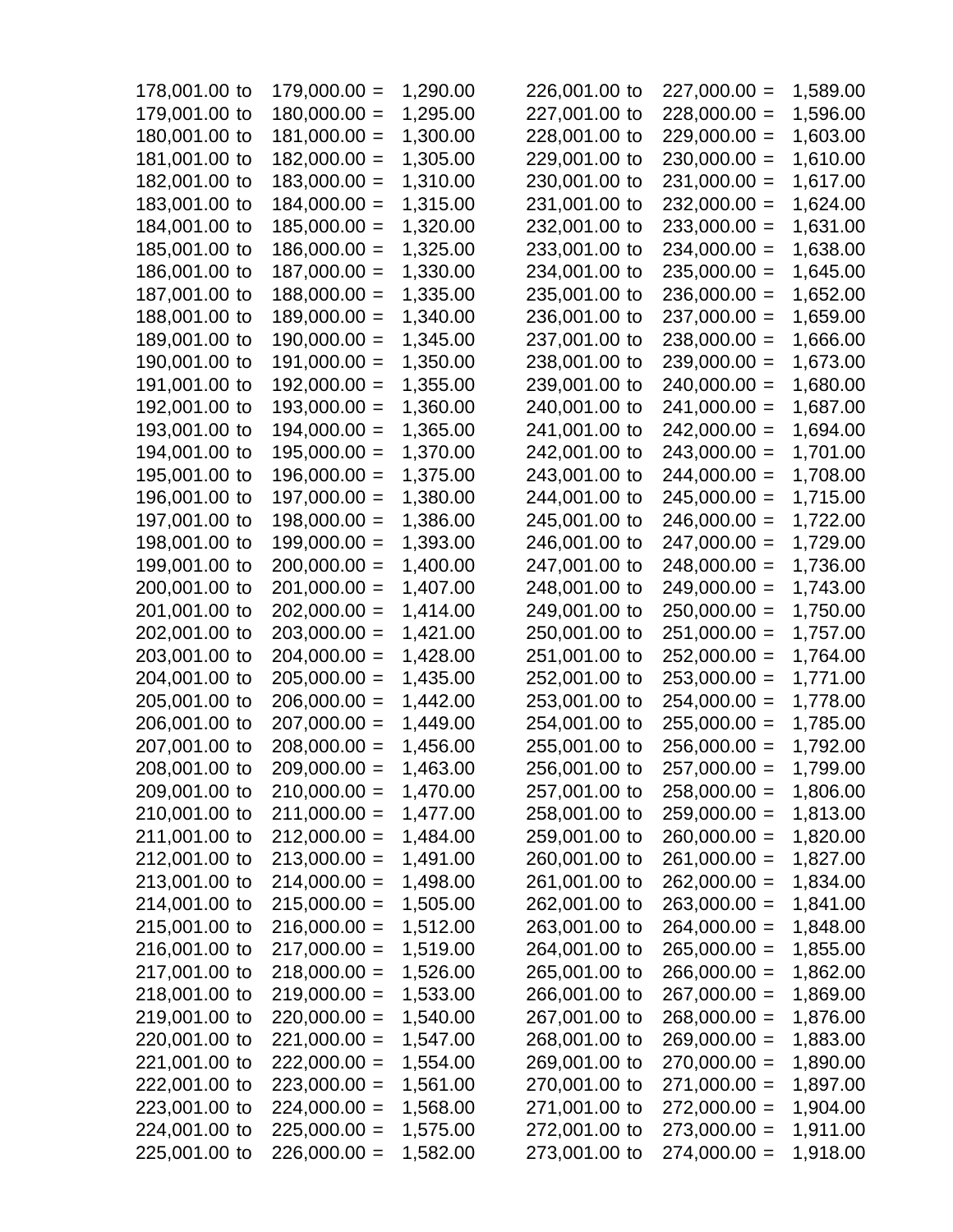| 274,001.00 to | $275,000.00 =$ | 1,925.00 | 322,001.00 to | $323,000.00 =$ | 2,261.00             |
|---------------|----------------|----------|---------------|----------------|----------------------|
| 275,001.00 to | $276,000.00 =$ | 1,932.00 | 323,001.00 to | $324,000.00 =$ | 2,268.00             |
| 276,001.00 to | $277,000.00 =$ | 1,939.00 | 324,001.00 to | $325,000.00 =$ | 2,275.00             |
| 277,001.00 to | $278,000.00 =$ | 1,946.00 | 325,001.00 to | $326,000.00 =$ | 2,282.00             |
| 278,001.00 to | $279,000.00 =$ | 1,953.00 | 326,001.00 to | $327,000.00 =$ | 2,289.00             |
| 279,001.00 to | $280,000.00 =$ | 1,960.00 | 327,001.00 to | $328,000.00 =$ | 2,296.00             |
| 280,001.00 to | $281,000.00 =$ | 1,967.00 | 328,001.00 to | $329,000.00 =$ | 2,303.00             |
| 281,001.00 to | $282,000.00 =$ | 1,974.00 | 329,001.00 to | $330,000.00 =$ | 2,310.00             |
| 282,001.00 to | $283,000.00 =$ | 1,981.00 | 330,001.00 to | $331,000.00 =$ | 2,317.00             |
| 283,001.00 to | $284,000.00 =$ | 1,988.00 | 331,001.00 to | $332,000.00 =$ | 2,324.00             |
| 284,001.00 to | $285,000.00 =$ | 1,995.00 | 332,001.00 to | $333,000.00 =$ | 2,331.00             |
| 285,001.00 to | $286,000.00 =$ | 2,002.00 | 333,001.00 to | $334,000.00 =$ | 2,338.00             |
| 286,001.00 to | $287,000.00 =$ | 2,009.00 | 334,001.00 to | $335,000.00 =$ | 2,345.00             |
| 287,001.00 to | $288,000.00 =$ | 2,016.00 | 335,001.00 to | $336,000.00 =$ | 2,352.00             |
| 288,001.00 to | $289,000.00 =$ | 2,023.00 | 336,001.00 to | $337,000.00 =$ | 2,359.00             |
| 289,001.00 to | $290,000.00 =$ | 2,030.00 | 337,001.00 to | $338,000.00 =$ | 2,366.00             |
| 290,001.00 to | $291,000.00 =$ | 2,037.00 | 338,001.00 to | $339,000.00 =$ | 2,373.00             |
| 291,001.00 to | $292,000.00 =$ | 2,044.00 | 339,001.00 to | $340,000.00 =$ | 2,380.00             |
| 292,001.00 to | $293,000.00 =$ | 2,051.00 | 340,001.00 to | $341,000.00 =$ | 2,387.00             |
| 293,001.00 to | $294,000.00 =$ | 2,058.00 | 341,001.00 to | $342,000.00 =$ | 2,394.00             |
| 294,001.00 to | $295,000.00 =$ | 2,065.00 | 342,001.00 to | $343,000.00 =$ | 2,401.00             |
| 295,001.00 to | $296,000.00 =$ | 2,072.00 | 343,001.00 to | $344,000.00 =$ | 2,408.00             |
| 296,001.00 to | $297,000.00 =$ | 2,079.00 | 344,001.00 to | $345,000.00 =$ | 2,415.00             |
| 297,001.00 to | $298,000.00 =$ | 2,086.00 | 345,001.00 to | $346,000.00 =$ | 2,422.00             |
| 298,001.00 to | $299,000.00 =$ | 2,093.00 | 346,001.00 to | $347,000.00 =$ | 2,429.00             |
| 299,001.00 to | $300,000.00 =$ | 2,100.00 | 347,001.00 to | $348,000.00 =$ | 2,436.00             |
| 300,001.00 to | $301,000.00 =$ | 2,107.00 | 348,001.00 to | $349,000.00 =$ | 2,443.00             |
| 301,001.00 to | $302,000.00 =$ | 2,114.00 | 349,001.00 to | $350,000.00 =$ |                      |
| 302,001.00 to | $303,000.00 =$ | 2,121.00 | 350,001.00 to |                | 2,450.00             |
| 303,001.00 to | $304,000.00 =$ |          | 351,001.00 to | $351,000.00 =$ | 2,457.00             |
|               |                | 2,128.00 |               | $352,000.00 =$ | 2,464.00<br>2,471.00 |
| 304,001.00 to | $305,000.00 =$ | 2,135.00 | 352,001.00 to | $353,000.00 =$ |                      |
| 305,001.00 to | $306,000.00 =$ | 2,142.00 | 353,001.00 to | $354,000.00 =$ | 2,478.00             |
| 306,001.00 to | $307,000.00 =$ | 2,149.00 | 354,001.00 to | $355,000.00 =$ | 2,485.00             |
| 307,001.00 to | $308,000.00 =$ | 2,156.00 | 355,001.00 to | $356,000.00 =$ | 2,492.00             |
| 308,001.00 to | $309,000.00 =$ | 2,163.00 | 356,001.00 to | $357,000.00 =$ | 2,499.00             |
| 309,001.00 to | $310,000.00 =$ | 2,170.00 | 357,001.00 to | $358,000.00 =$ | 2,506.00             |
| 310,001.00 to | $311,000.00 =$ | 2,177.00 | 358,001.00 to | $359,000.00 =$ | 2,513.00             |
| 311,001.00 to | $312,000.00 =$ | 2,184.00 | 359,001.00 to | $360,000.00 =$ | 2,520.00             |
| 312,001.00 to | $313,000.00 =$ | 2,191.00 | 360,001.00 to | $361,000.00 =$ | 2,527.00             |
| 313,001.00 to | $314,000.00 =$ | 2,198.00 | 361,001.00 to | $362,000.00 =$ | 2,534.00             |
| 314,001.00 to | $315,000.00 =$ | 2,205.00 | 362,001.00 to | $363,000.00 =$ | 2,541.00             |
| 315,001.00 to | $316,000.00 =$ | 2,212.00 | 363,001.00 to | $364,000.00 =$ | 2,548.00             |
| 316,001.00 to | $317,000.00 =$ | 2,219.00 | 364,001.00 to | $365,000.00 =$ | 2,555.00             |
| 317,001.00 to | $318,000.00 =$ | 2,226.00 | 365,001.00 to | $366,000.00 =$ | 2,562.00             |
| 318,001.00 to | $319,000.00 =$ | 2,233.00 | 366,001.00 to | $367,000.00 =$ | 2,569.00             |
| 319,001.00 to | $320,000.00 =$ | 2,240.00 | 367,001.00 to | $368,000.00 =$ | 2,576.00             |
| 320,001.00 to | $321,000.00 =$ | 2,247.00 | 368,001.00 to | $369,000.00 =$ | 2,583.00             |
| 321,001.00 to | $322,000.00 =$ | 2,254.00 | 369,001.00 to | $370,000.00 =$ | 2,590.00             |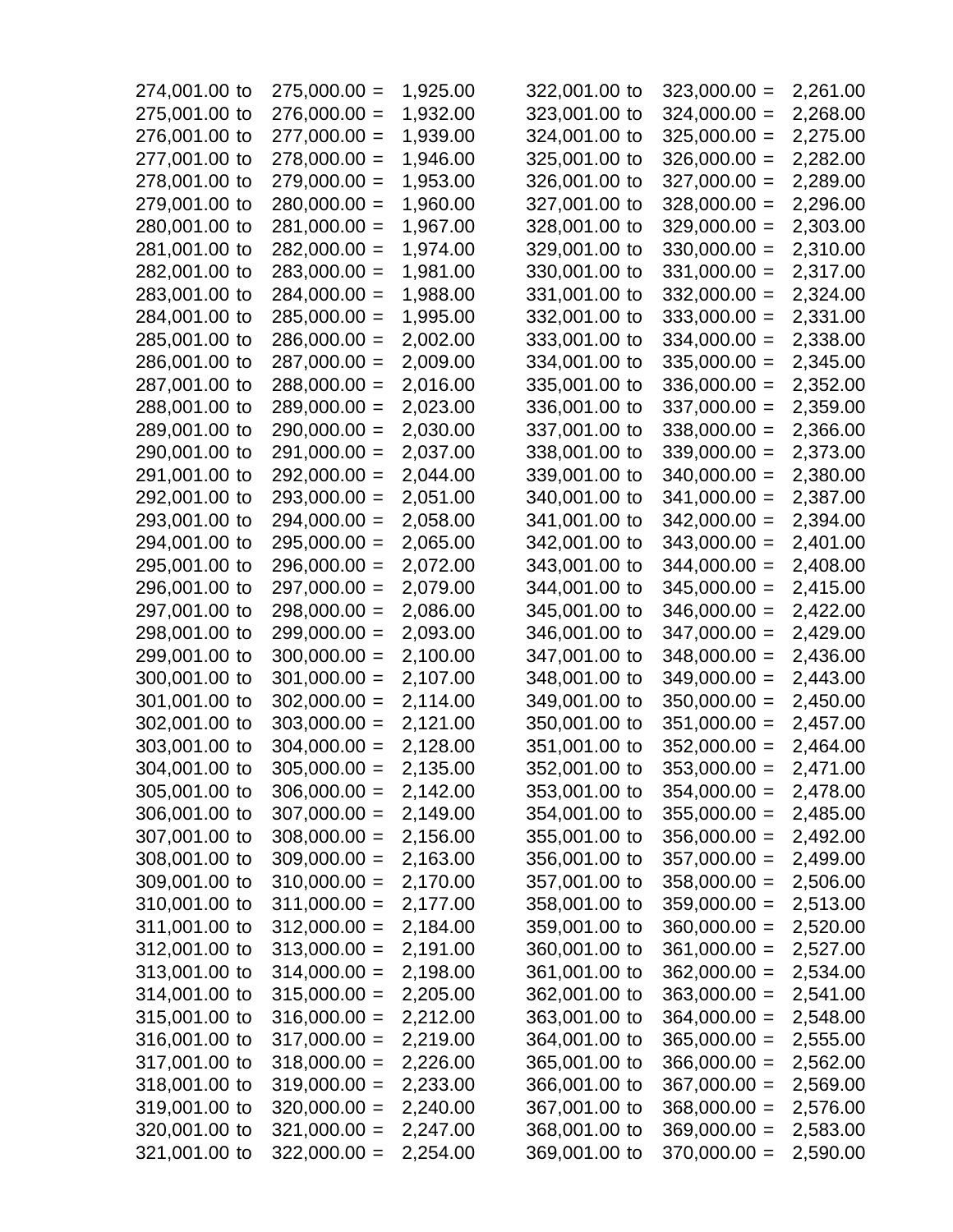| 370,001.00 to | $371,000.00 =$ | 2,597.00 | 418,001.00 to                  | $419,000.00 =$ | 2,933.00 |
|---------------|----------------|----------|--------------------------------|----------------|----------|
| 371,001.00 to | $372,000.00 =$ | 2,604.00 | 419,001.00 to                  | $420,000.00 =$ | 2,940.00 |
| 372,001.00 to | $373,000.00 =$ | 2,611.00 | 420,001.00 to                  | $421,000.00 =$ | 2,947.00 |
| 373,001.00 to | $374,000.00 =$ | 2,618.00 | 421,001.00 to                  | $422,000.00 =$ | 2,954.00 |
| 374,001.00 to | $375,000.00 =$ | 2,625.00 | 422,001.00 to                  | $423,000.00 =$ | 2,961.00 |
| 375,001.00 to | $376,000.00 =$ | 2,632.00 | 423,001.00 to                  | $424,000.00 =$ | 2,968.00 |
| 376,001.00 to | $377,000.00 =$ | 2,639.00 | 424,001.00 to                  | $425,000.00 =$ | 2,975.00 |
| 377,001.00 to | $378,000.00 =$ | 2,646.00 | 425,001.00 to                  | $426,000.00 =$ | 2,982.00 |
| 378,001.00 to | $379,000.00 =$ | 2,653.00 | 426,001.00 to                  | $427,000.00 =$ | 2,989.00 |
| 379,001.00 to | $380,000.00 =$ | 2,660.00 | 427,001.00 to                  | $428,000.00 =$ | 2,996.00 |
| 380,001.00 to | $381,000.00 =$ | 2,667.00 | 428,001.00 to                  | $429,000.00 =$ | 3,003.00 |
| 381,001.00 to | $382,000.00 =$ | 2,674.00 | 429,001.00 to                  | $430,000.00 =$ | 3,010.00 |
| 382,001.00 to | $383,000.00 =$ | 2,681.00 | 430,001.00 to                  | $431,000.00 =$ | 3,017.00 |
| 383,001.00 to | $384,000.00 =$ | 2,688.00 | 431,001.00 to                  | $432,000.00 =$ | 3,024.00 |
| 384,001.00 to | $385,000.00 =$ | 2,695.00 | 432,001.00 to                  | $433,000.00 =$ | 3,031.00 |
| 385,001.00 to | $386,000.00 =$ | 2,702.00 | 433,001.00 to                  | $434,000.00 =$ | 3,038.00 |
| 386,001.00 to | $387,000.00 =$ | 2,709.00 | 434,001.00 to                  | $435,000.00 =$ | 3,045.00 |
| 387,001.00 to | $388,000.00 =$ | 2,716.00 | 435,001.00 to                  | $436,000.00 =$ | 3,052.00 |
| 388,001.00 to | $389,000.00 =$ | 2,723.00 | 436,001.00 to                  | $437,000.00 =$ | 3,059.00 |
| 389,001.00 to | $390,000.00 =$ | 2,730.00 | 437,001.00 to                  | $438,000.00 =$ | 3,066.00 |
| 390,001.00 to | $391,000.00 =$ | 2,737.00 | 438,001.00 to                  | $439,000.00 =$ | 3,073.00 |
| 391,001.00 to | $392,000.00 =$ | 2,744.00 | 439,001.00 to                  | $440,000.00 =$ | 3,080.00 |
| 392,001.00 to | $393,000.00 =$ | 2,751.00 | 440,001.00 to                  | $441,000.00 =$ | 3,087.00 |
| 393,001.00 to | $394,000.00 =$ | 2,758.00 | 441,001.00 to                  | $442,000.00 =$ | 3,094.00 |
| 394,001.00 to | $395,000.00 =$ | 2,765.00 | 442,001.00 to                  | $443,000.00 =$ | 3,101.00 |
| 395,001.00 to | $396,000.00 =$ | 2,772.00 | 443,001.00 to                  | $444,000.00 =$ | 3,108.00 |
| 396,001.00 to | $397,000.00 =$ | 2,779.00 | 444,001.00 to                  | $445,000.00 =$ | 3,115.00 |
| 397,001.00 to | $398,000.00 =$ | 2,786.00 | 445,001.00 to                  | $446,000.00 =$ |          |
| 398,001.00 to | $399,000.00 =$ | 2,793.00 |                                | $447,000.00 =$ | 3,122.00 |
| 399,001.00 to |                | 2,800.00 | 446,001.00 to<br>447,001.00 to | $448,000.00 =$ | 3,129.00 |
|               | $400,000.00 =$ | 2,807.00 |                                | $449,000.00 =$ | 3,136.00 |
| 400,001.00 to | $401,000.00 =$ |          | 448,001.00 to                  |                | 3,143.00 |
| 401,001.00 to | $402,000.00 =$ | 2,814.00 | 449,001.00 to                  | $450,000.00 =$ | 3,150.00 |
| 402,001.00 to | $403,000.00 =$ | 2,821.00 | 450,001.00 to                  | $451,000.00 =$ | 3,157.00 |
| 403,001.00 to | $404,000.00 =$ | 2,828.00 | 451,001.00 to                  | $452,000.00 =$ | 3,164.00 |
| 404,001.00 to | $405,000.00 =$ | 2,835.00 | 452,001.00 to                  | $453,000.00 =$ | 3,171.00 |
| 405,001.00 to | $406,000.00 =$ | 2,842.00 | 453,001.00 to                  | $454,000.00 =$ | 3,178.00 |
| 406,001.00 to | $407,000.00 =$ | 2,849.00 | 454,001.00 to                  | $455,000.00 =$ | 3,185.00 |
| 407,001.00 to | $408,000.00 =$ | 2,856.00 | 455,001.00 to                  | $456,000.00 =$ | 3,192.00 |
| 408,001.00 to | $409,000.00 =$ | 2,863.00 | 456,001.00 to                  | $457,000.00 =$ | 3,199.00 |
| 409,001.00 to | $410,000.00 =$ | 2,870.00 | 457,001.00 to                  | $458,000.00 =$ | 3,206.00 |
| 410,001.00 to | $411,000.00 =$ | 2,877.00 | 458,001.00 to                  | $459,000.00 =$ | 3,213.00 |
| 411,001.00 to | $412,000.00 =$ | 2,884.00 | 459,001.00 to                  | $460,000.00 =$ | 3,220.00 |
| 412,001.00 to | $413,000.00 =$ | 2,891.00 | 460,001.00 to                  | $461,000.00 =$ | 3,227.00 |
| 413,001.00 to | $414,000.00 =$ | 2,898.00 | 461,001.00 to                  | $462,000.00 =$ | 3,234.00 |
| 414,001.00 to | $415,000.00 =$ | 2,905.00 | 462,001.00 to                  | $463,000.00 =$ | 3,241.00 |
| 415,001.00 to | $416,000.00 =$ | 2,912.00 | 463,001.00 to                  | $464,000.00 =$ | 3,248.00 |
| 416,001.00 to | $417,000.00 =$ | 2,919.00 | 464,001.00 to                  | $465,000.00 =$ | 3,255.00 |
| 417,001.00 to | $418,000.00 =$ | 2,926.00 | 465,001.00 to                  | $466,000.00 =$ | 3,262.00 |